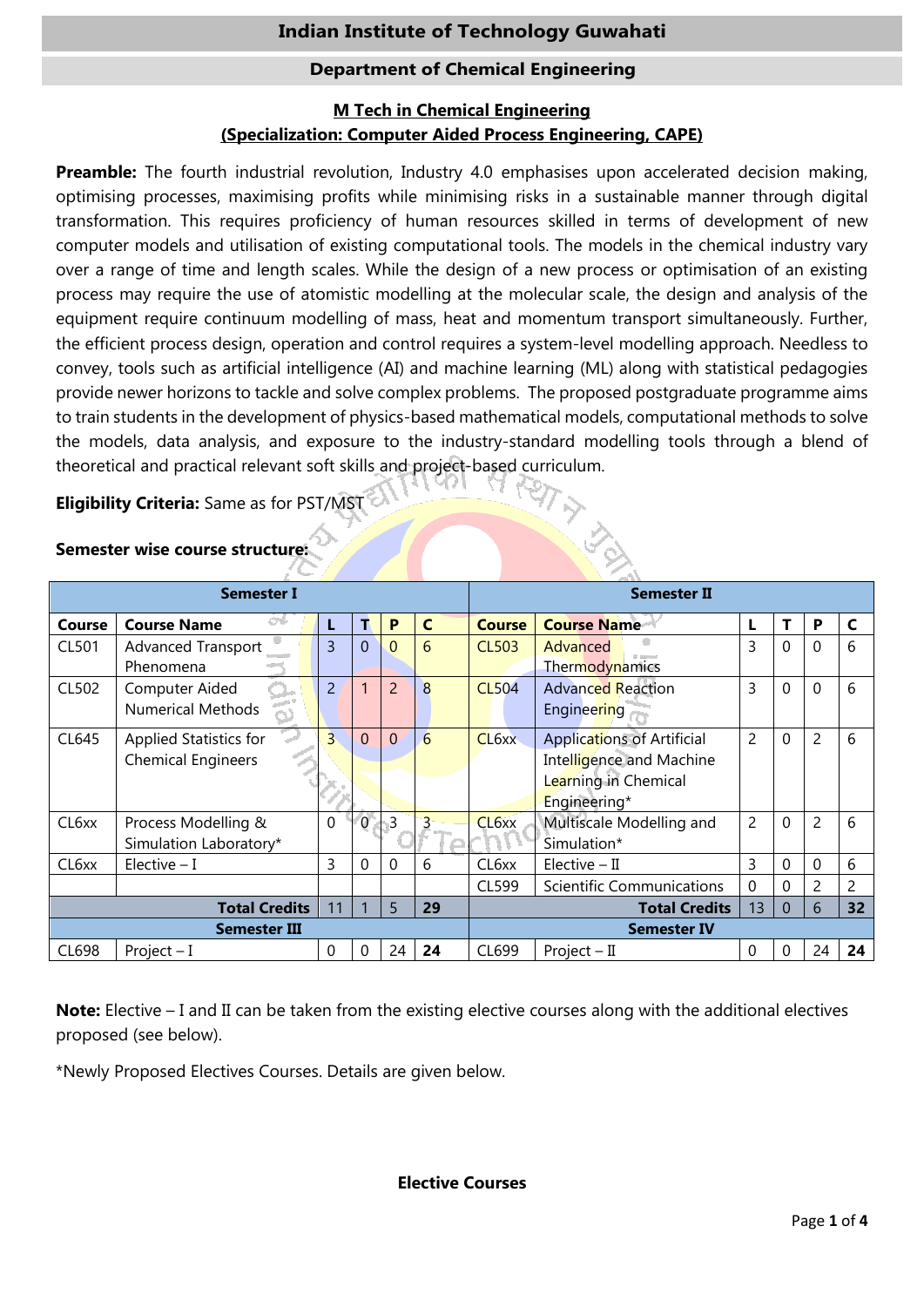**Course Number & Title:** CL6xx Applications of Artificial Intelligence and Machine Learning in Chemical Engineering

**L-T-P-C:** 2-0-2-6

**Type of Letter Grading (Regular Letter Grades / PP or NP Letter Grades):** Regular **Kind of Proposal (New Course / Revision of Existing Course):** New Course

**Offered as (Compulsory / Elective):** Compulsory for M.Tech (Specialization Computational Chemical Engineering), Elective for B.Tech, M.Tech., and Ph.D.

**Offered to:** B.Tech., M.Tech., Ph.D.,

**Offered in (Odd/ Even / Any): Even** 

### **Offered by (Name of Department/ Center):** Chemical Engineering

**Pre-Requisite:** Nil

### **Course Content/Syllabus:**

Introduction to Artificial Intelligence (AI) and Machine Learning (ML); Types of learning problems: Supervised, Unsupervised, Semi-supervised; Overview of optimization techniques; Introduction to software tools used in AI & ML; Solving problems in Chemical Engineering (like decision support system, process control, modeling and simulation) applying rule-based AI & ML tools and lifecycle: (i) Data preprocessing: Data visualization, Outlier detection, & Smoothing techniques, Data scaling (Need for Scaling – Scale invariance, Standardization, Normalization), Dimensionality reduction, Feature extraction, selection (ii) Model Evaluation & identification: Performance metrics, analysis, Model selection, Hybrid cross-Validation methods (iii) Model development: (a) Classification – (Logistic regression, Naïve Bayes classifier, K-nearest neighbors, Support vector machines, Decision trees, Random forests, Boosting), (b) Regression - (Linear regression – simple, multiple, Kernel, Regression analysis, Box-Jenkins models (ARMA, ARIMA), Neural Network).

References: (Format: Authors, Book Title in Italics font, Volume/Series, Edition Number, Publisher, Year.)

|                | Hastie, T., Tibshirani, R., Friedman, J.H., The Elements of Statistical Learning Data Mining.         |
|----------------|-------------------------------------------------------------------------------------------------------|
|                | Inference, and Prediction, Second Edition, Springer, 2009                                             |
| 2              | Abu-Mostafa, Y.S., Magdon-Ismail, M., Hsuan-Tein, L., Learning from Data. AMLBook,                    |
|                | 2012                                                                                                  |
| 3              | Bishop, C., Pattern Recognition and Machine Learning. Springer-Verlag, 2006                           |
| $\overline{4}$ | Gareth, J., Witten, D., Hastie. T., Tibshirani, R., An Introduction to Statistical Learning with      |
|                | Applications in R, Springer-Verlag, 2013                                                              |
| 5              | Müller, A. C., Gudio, S., <i>Introduction to Machine Learning with Python</i> , O'Reilly Media, Inc., |
|                | 2016                                                                                                  |
| 6.             | Shalev-Shwartz, S. and Ben-David, S., Understanding Machine Learning: From Theory to                  |
|                | Algorithms, Cambridge University Press., 2014                                                         |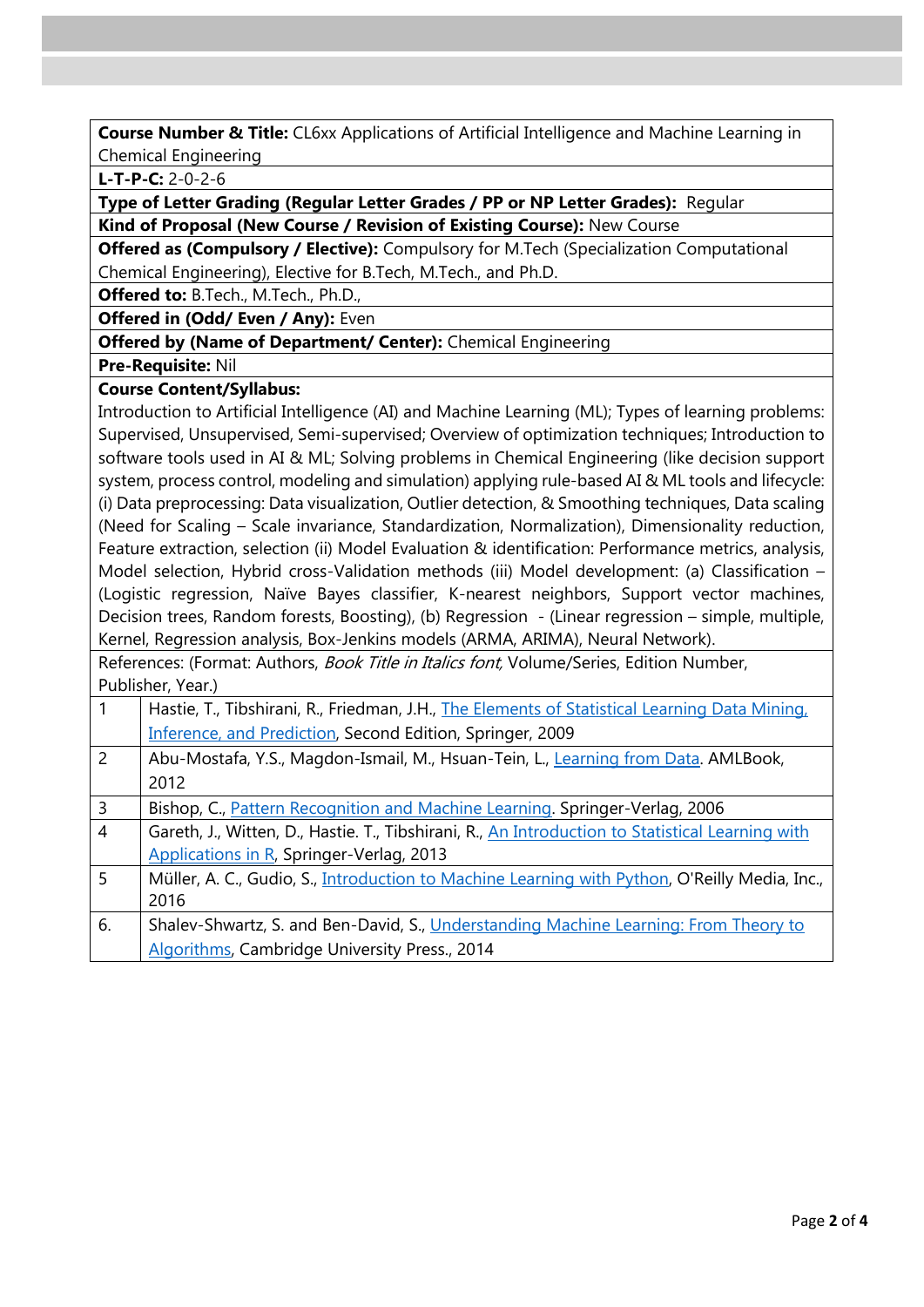# **Indian Institute of Technology Guwahati**

### **Department of Chemical Engineering**

#### **New Course**

**Course Number & Title:** CL 6XX: Process Modelling & Simulation Laboratory

**L-T-P-C:** 0-0-3-3

**Type of Letter Grading (Regular Letter Grades / PP or NP Letter Grades):** Regular

**Kind of Proposal (New Course / Revision of Existing Course):** New Course

**Offered as (Compulsory / Elective):** Compulsory for M.Tech (Specialization: Computational Chemical Engineering), Elective for B.Tech, M.Tech., and Ph.D.

**Offered to:** B.Tech., M.Tech., Ph.D.

**Offered in (Odd/ Even / Any):** Odd

**Offered by (Name of Department / Center): Chemical Engineering** 

**Pre-Requisite:** Nil

**Preamble:** Chemical Processes often has complex model structure with various units working in tandem and hence synchronized. Therefore, a large equation set becomes invariable owing to both the nature and number of components. Further the operating conditions such as temperature and pressure becomes a challenging task due to the involvement of several complex processes in an industrial plant. To address these challenges, process flow sheet simulators are necessary in the gambit of chemical engineering. The current laboratory course shall demonstrate and offer a step by step tutorial with respect to simulation, optimization and dynamics of such processes in commercial or *generic* simulators.

## **Course Content/Syllabus:**

Fundamental concepts of mathematical models in chemical processes; Dynamic Simulation of chemical units including flash drum, binary distillation, continuous stirred tank reactor, plug flow reactor, petroleum refining column, heat exchanger, absorption tower and reactive distillation etc; Pipeline system design; Economic and sensitivity analysis; Design of various chemical processes.

References: (Format: Authors, Book Title in Italics font, Volume/Series, Edition Number, Publisher, Year.)

| $\overline{1}$ | Kamal I. M., Al-Malah. Aspen Plus: Chemical Engineering Applications, Wiley, 2016      |
|----------------|----------------------------------------------------------------------------------------|
| $\overline{2}$ | Amiya K. J., Process Simulation and Control Using Aspen, Second Edition, Prentice Hall |
|                | India, 2012                                                                            |
| $\overline{3}$ | Bequette, B., Process Dynamics: Modeling, Analysis and Simulation, Second              |
|                | Edition, Prentice Hall, 2003                                                           |
| $\overline{A}$ | Foo, D. C. Y., Chemical Engineering Process Simulation, First Edition, Elsevier, 2017  |
| 5              | Luyben, W., Process Modelling, Simulation and Control for Chemical Engineers, Second   |
|                | Edition, McGraw-Hill, 1989                                                             |